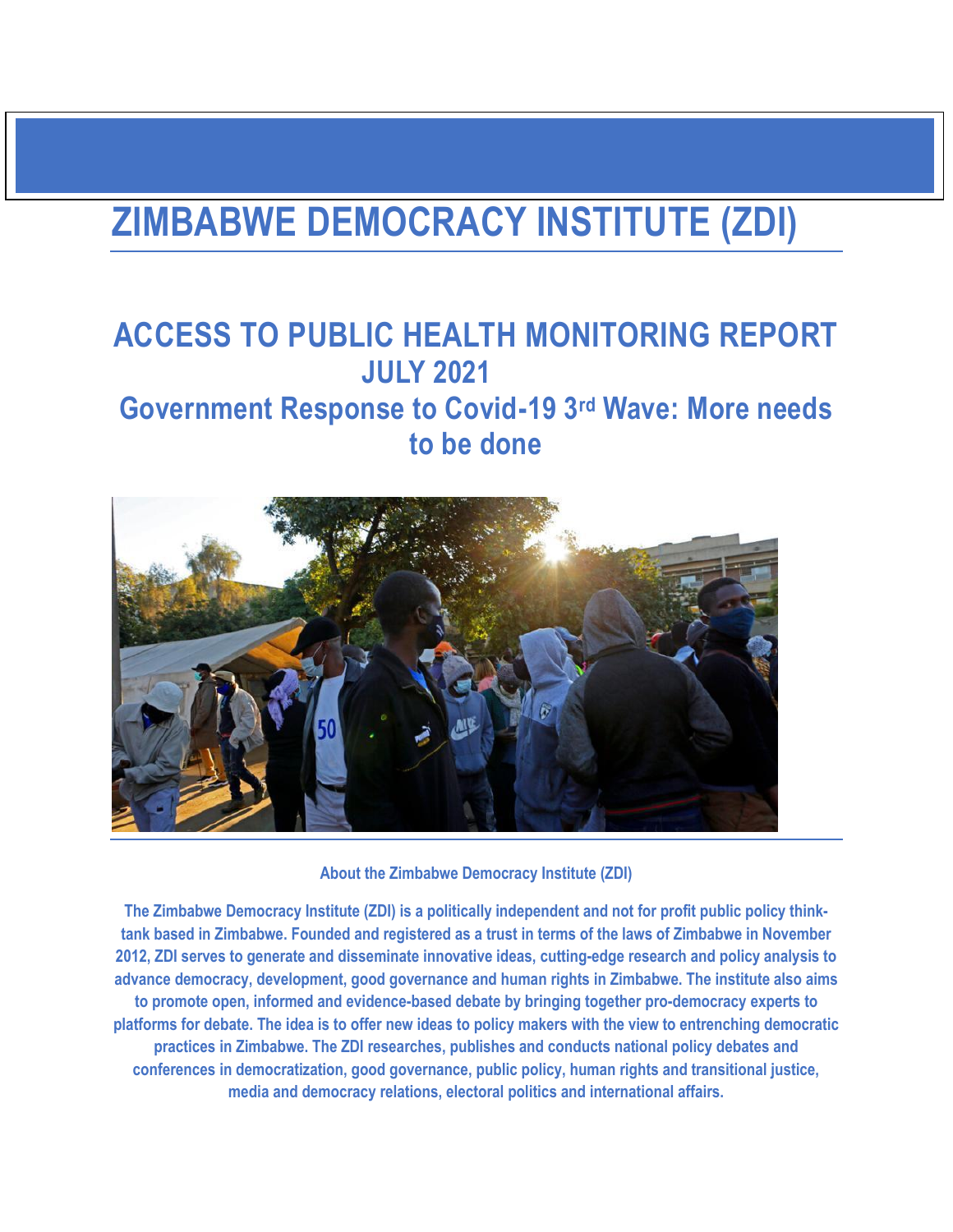## **GOVERNMENT RESPONSE TO COVID-19 THIRD WAVE - CITIZENS AT RISK**

Following a surge in Covid-19 cases and subsequent localised lockdowns, the government of Zimbabwe introduced new level four lockdowns. The month of July has seen the government of Zimbabwe tightening lockdown measures. The country moved to level 4, this saw the closure of schools and tertiary institutions, ban in public gatherings, rationalising of personnel and hours of operation in various sectors and adoption of a 6pm curfew.

On the 6pm curfew, the cities of Harare and Bulawayo are experiencing congestion in roads leading to the central business centers; this has seen long queues at ZUPCO bus terminuses with no evidence of social distancing while experiencing pressure at illegal mushika-shika terminuses. These have become spreaders of the Covid-19 virus. 1

The shortage of public transport in Zimbabwe's capital Harare has been threatening to derail efforts to contain the Covid-19 pandemic, as commuters are hardly practicing any social distancing while in queues for busses. Prior to the pandemic, there were more 50 000 commuter

omnibuses operating in the country, the number has currently depleted by more than 80%.



*Source: The Chronicle*<sup>2</sup>

Commuters have been hit by shortage of public transport in Zimbabwe's capital, Harare and second largest city, Bulawayo amid Covid-19 pandemic since public transport is banned. There is a high possibility that people may contract and spread the virus as they are using private transport where many people are often seen bundled up in pick-up trucks, lorries and illegal 'kombis' disregarding all the Covid-19 safety precautions of physical distancing and sanitization.

The currently available mode of public transport, a parastatal company which operates for urban and long distance bus routes, the Zimbabwe

 $\overline{\phantom{a}}$ 

<sup>2</sup> The Chronicle. Chaotic scenes at transport queues expose commuters to Covid-19. Image available at:

[https://www.chronicle.co.zw/chaotic-scenes-at-transport](https://www.chronicle.co.zw/chaotic-scenes-at-transport-queues-expose-commuters-to-covid-19/)[queues-expose-commuters-to-covid-19/](https://www.chronicle.co.zw/chaotic-scenes-at-transport-queues-expose-commuters-to-covid-19/)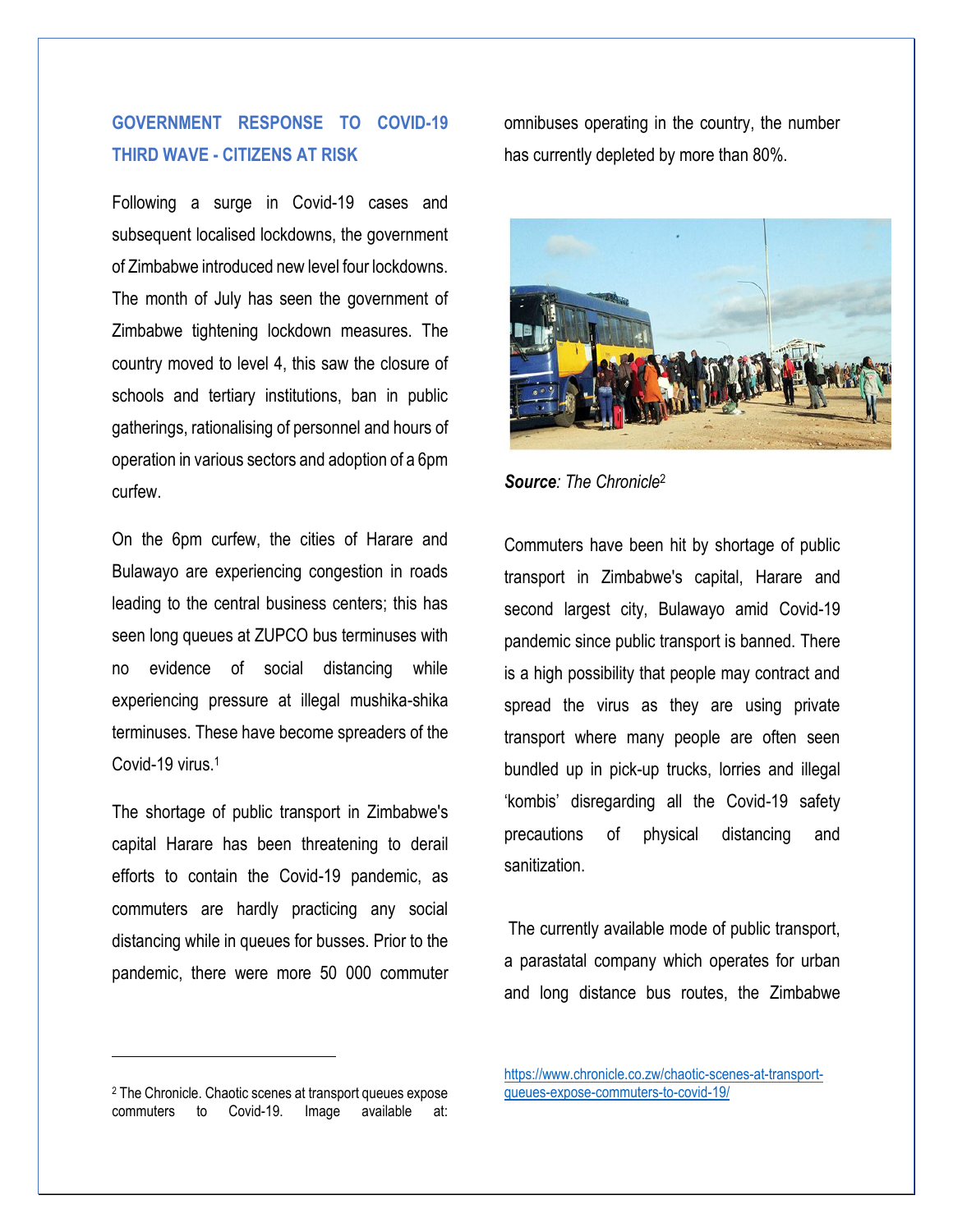United Passenger Company (ZUPCO) does not have enough capacity to ferry people to and from their destinations.

Lack of compliance to measures by those in power has also been ascribed to the spread of the pandemic. On the ban of public gatherings, ZANU-PF has been holding political meetings with more than 40 participants while the Johane Marange church also held their annual conference physically in Manicaland. This means the two parties were not in compliance with lockdown measures which prohibited public gatherings and only allowing 30 people at funerals. On the 14th of July 2021, the ZANU PF party convened the ordinary session of its Politburo meeting which was attended by close to 50 members. From the 3rd of July 2021 to the 17th, the Johane Marange church congregated for their annual festival in the heart of a pandemic. Human rights lawyers wrote to the police demanding justification and it seemed the police showed no action.

# **AVAILABILITY AND ACCESSIBILITY OF COVID-19 VACCINES IN COMMUNITIES ACROSS ZIMBABWE**

The rise of covid-19 positive cases has raised fear in citizens hence the drive to vaccinate. With the government opening vaccination for everyone, the month of July has witnessed a high demand in vaccination. As at 29 July 2021, a population of 1

593 656 were vaccinated while thousands are queuing for vaccination daily. This makes us to question the availability and accessibility of vaccines in Zimbabwe.



## #PostCabinetBriefing #ZimVaccination

The national Covid19 vaccination programme is now open to everyone. Frontline personnel will still be prioritised at vaccination centres.



*Source: Ministry of Information, Publicity and Broadcasting Twitter page*

Citizens are experiencing long vaccination queues, with some sleeping at vaccination centers and later denied vaccination access. This demotivates citizens to vaccinate or even worse as it promotes corruption. Participants in Zimbabwe Democracy Institute WhatsApp groups mentioned that some citizens are going to the extent of paying \$20 to \$30 in order to be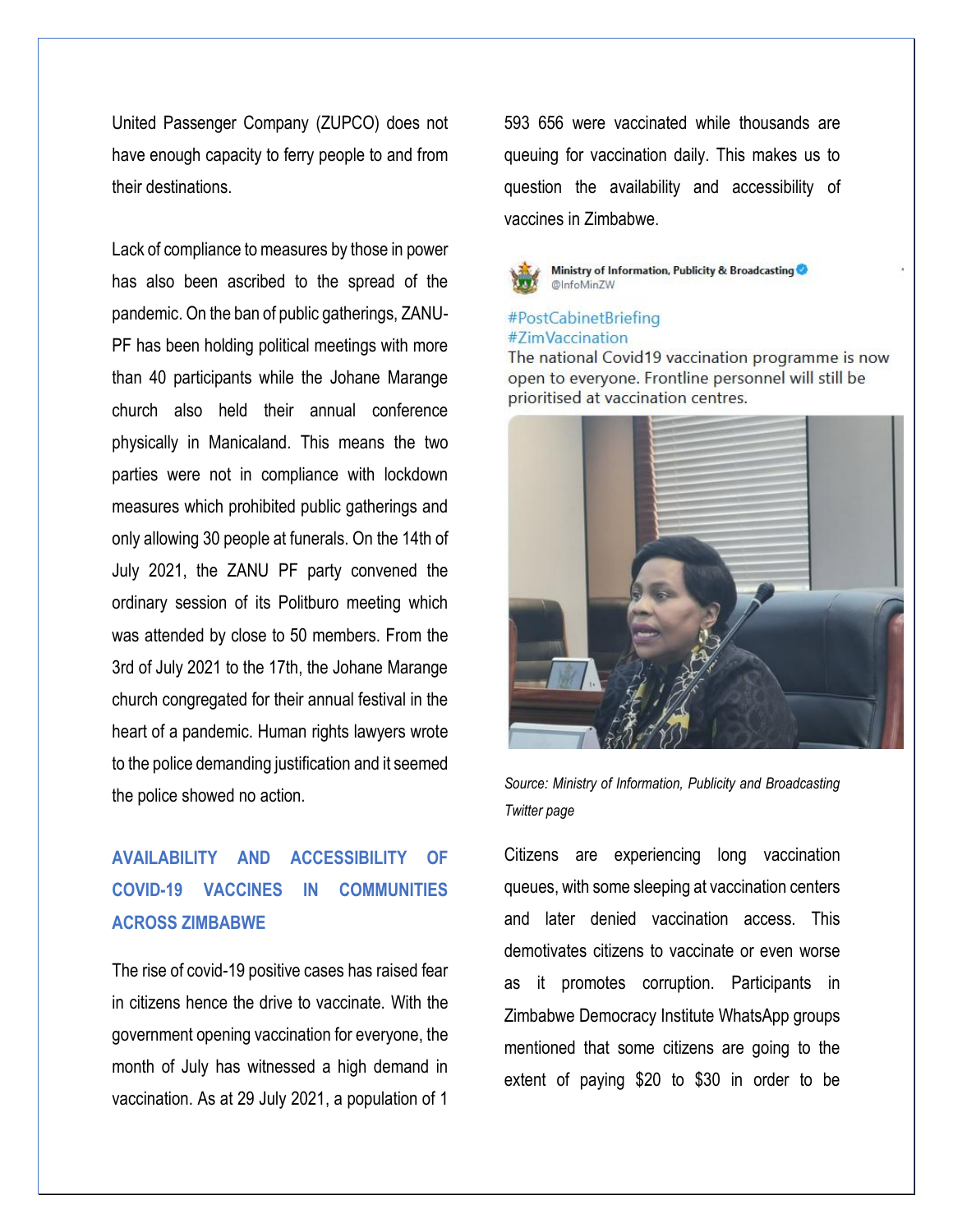vaccinated at local clinics.<sup>3</sup> They added that these handouts were given to nurses or other health workers so as to avoid queuing. This also speaks to lack of motivation and poor salaries on the side of health professionals.

Johnson Covid-19 vaccine is cheaper ranging from \$10 and only one dosage is need while the most popular in Zimbabwe, Sinovac ranges from \$30 requiring two doses<sup>5</sup>.



*Source: The Herald*

According to Nick Mangwana, the deputy minister of information and publicity, as at 28 July 2021, the government of Zimbabwe received 6 785 000 vaccines. The deputy minister added that further 5 million fully paid for are expected between today and September.<sup>4</sup>

In bid to achieve diversity, with effect from the  $25<sup>th</sup>$ of July 2021, the government of Zimbabwe authorised the use of the Johnson and Johnson Covid-19 vaccine, making it the first Western vaccine approved for use in the country. According to world rates, the Johnson and

## **SHOULD VACCINATION BE MANDATORY?**

The Minister of Information, Publicity and Broadcasting Services Senator Monica Mutsvangwa announced that in light of the continued

rise in Covid-19 cases, Cabinet approved the following: the decongesting of both public and private sector workplaces. In taking the lead, government has further reduced its workforce to 25%. Priority is to be given to vaccinated personnel; *(ii)* that the courts of law be opened only for remand and urgent cases; and *(ii)* that all civil servants should be vaccinated and those that fall ill without having been vaccinated will not be entitled to the COVID-19 insurance.

 $\overline{\phantom{a}}$ 

<sup>3</sup> Participants in ZDI WhatsApp group, July 2021.

<sup>4</sup> https://zimfact.org/factsheet-zimbabwe-covid-19-vaccination-dashboard/

<sup>5</sup>Zimbabwe approves J&J Covid-19 vaccinehttps://news.yahoo.com/zimbabwe-approves-j-jcovid-111908928.html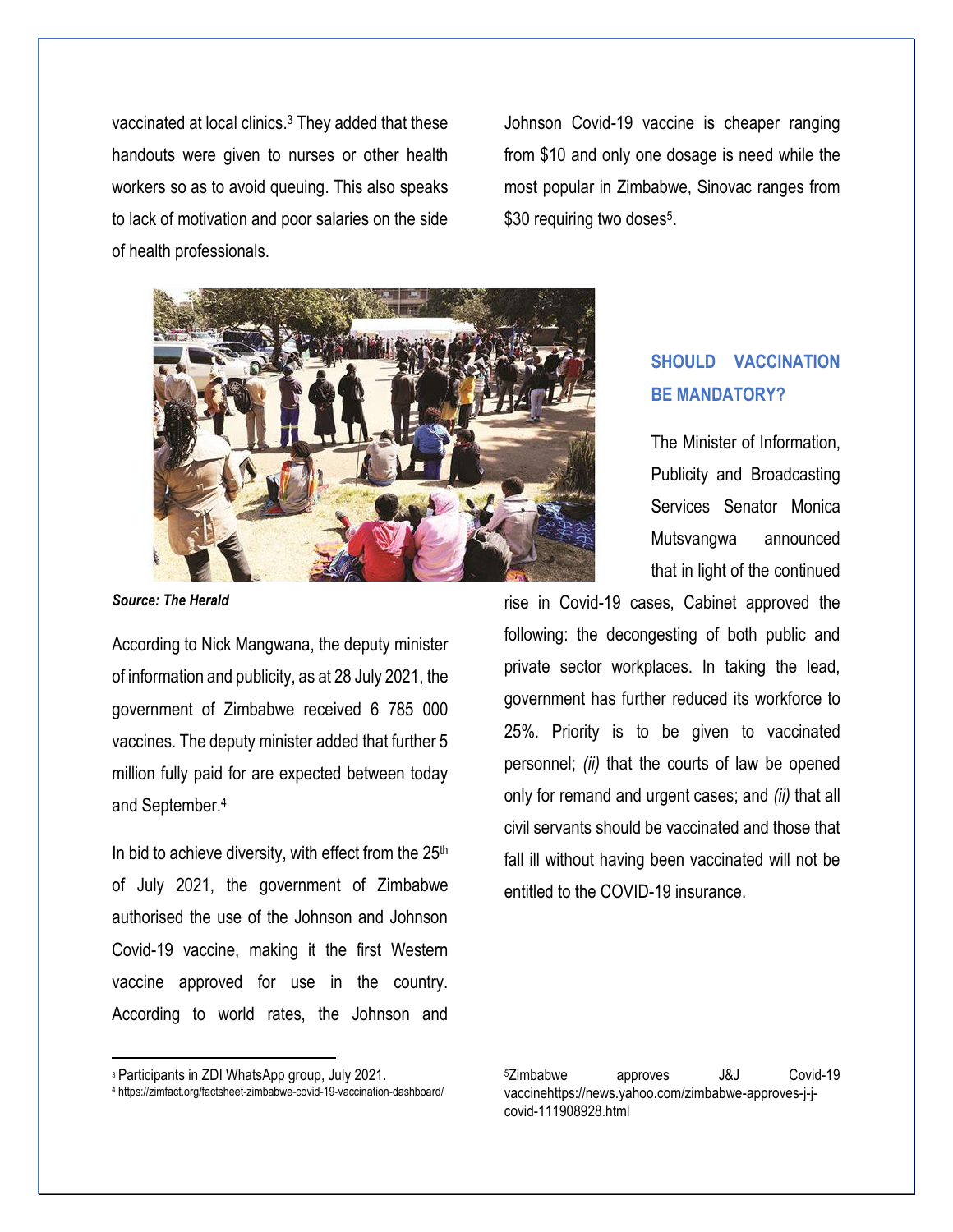

#### 21 July 2021

#### ALL EXECUTIVES, MANAGEMENT AND STAFF

#### **COVID-19 THIRD WAVE MANAGEMENT ESCALATION**

The company takes note of the intensification of the COVID-19 situation in the country and the consequent response by the Government in terms of decongestion and vaccination

Building on this and our response plan that has been guiding our operations to ensure everyone's safety and business continuity, the company wishes to guide all management and staff as follows;

#### 1. OFFICE DECONGESTION

As an essential service provider and to ensure that we do not compromise service For all assemblance and the provisioning to our clients, staff rotation will remain in place as per previous guidance.<br>Under the arrangement, teams are divided into two groups with one group working from<br>home and another w

#### 2. IMMEDIATE LEAVE FOR UNVACCINATED STAFF MEMBERS

Due to the reduction of business as a result of the reduced service uptake by both Enterprise clients and Government sector, the company is experiencing a decrease in the productive hours. As such, staff will be required to immediately take vacation leave<br>the productive hours. As such, staff will be required to immediately take vacation leave<br>starting with those that are **not vaccinated** great risk to all other staff and the company's business continuity.

Line management will be expected to provide an update to Corporate Services by 23<br>July 2021 in this regard.

#### 3. VACCINATION

It is key for staff to ensure that they are vaccinated as this is a proven means of managing the impact of the COVID-19 virus. Staff are advised that besides this being good protection for themselves, the company may soon take further measures against the unvaccinated in order to protect vaccinated staff members and the business.

### *Source: TechZim*

Citizens in Zimbabwe, noted with concern that the vaccination program should be voluntary, no worker should be forced to be vaccinated. Government owned entities such as TelOne have made vaccination mandatory by sending unvaccinated workers on leave. Other companies have also responded by sending their unvaccinated workers on leave.

Mandatory vaccine vaccination is most likely to lead to dishonesty and corruption. In the past months the government has been dealing with faked covid-19 testing certificates. This was evidence that mandatory politics do not work in

Zimbabwe and the same might be done with vaccination cards.

It is crucial that the government put more effort in availing information on vaccination, most citizens deny vaccination because of lack of adequate and necessary information of vaccination. Some citizens, have attributed the vaccine to the biblical 'mark of the beast' while some say the vaccine is a 'silent killer.' This shows that the government must avail much information on the vaccine to communities so as to motivate them to vaccinate instead of making vaccination mandatory.

### **Recommendations**

## **Government**

- $\triangleright$  Must ensure the availability of adequate and quality COVID-19 vaccines to enable every willing citizen to be vaccinated in line with its constitutional mandate of guaranteeing every citizen with access to basic health care services.
- $\triangleright$  Must decentralise the accessibility of vaccines.
- $\triangleright$  There is need to employ more health professionals so as to decongest the current long queues.

**Non-Governmental Organisations**